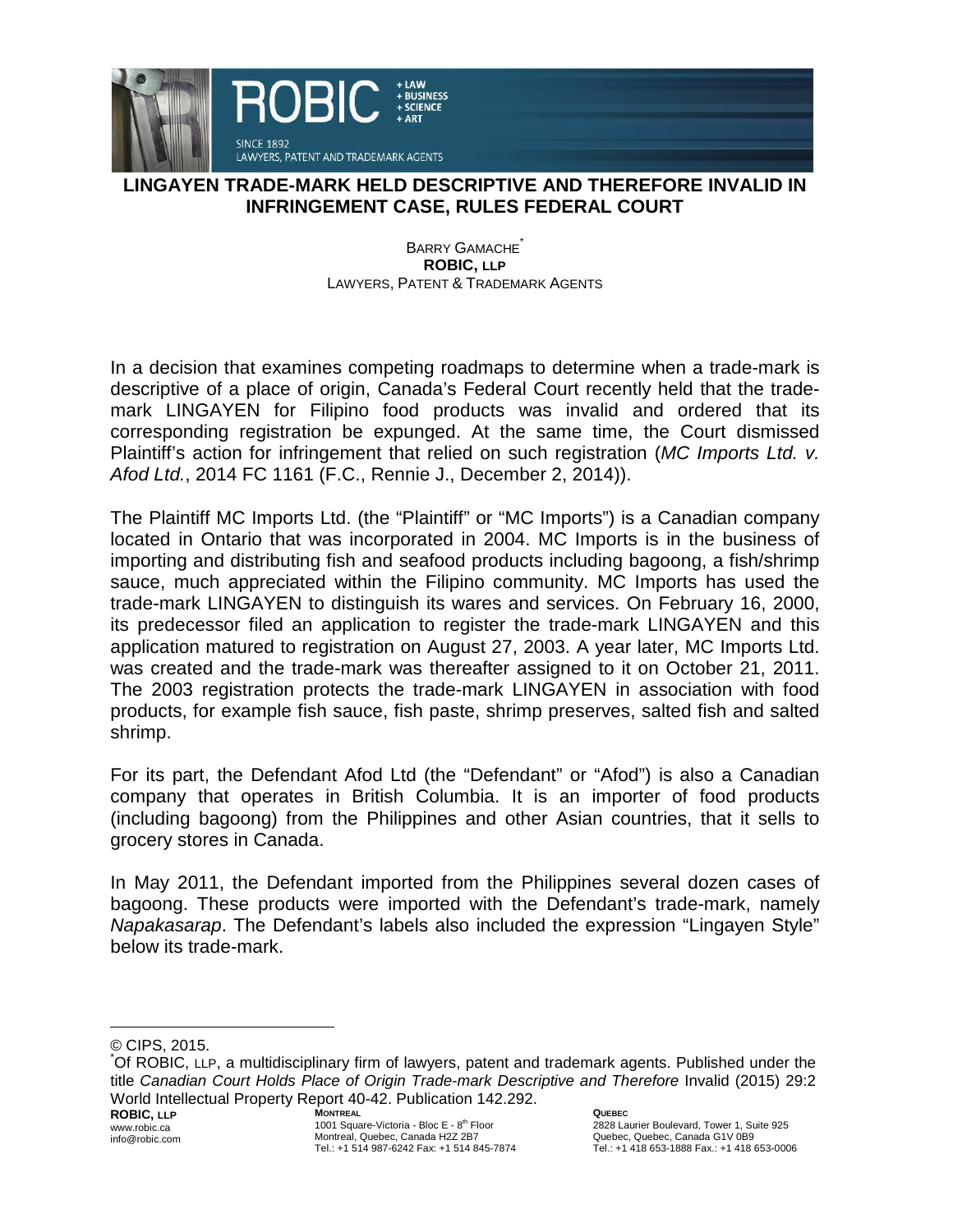The Defendant's revenue from the sales of these cases of bagoong amounted to less than 3,500\$.

Plaintiff objected to the Defendant's use of the word "Lingayen" on its cases of bagoong products and thereafter commenced trade-mark infringement proceedings against the Defendant in 2011. In response, the Defendant challenged by counterclaim the validity of the LINGAYEN registration.

Since the amount at stake was not very high, this matter was decided by way of a motion for summary trial during which each party provided affidavit evidence to the Court.

The Plaintiff's evidence explained that Bagoong is a regional, specialized product that has a connection with the Lingayen municipality in the Philippines. However, the Plaintiff's evidence provided facts suggesting that the significance of the word Lingayen was generally not known to Canadians, nor was it a word in common use in the English language.

For its part, the Defendant confirmed that Lingayen is indeed a place in the Philippines. The Defendant's evidence went so far as to advise that Lingayen is a place in the Philippines known to Canadian consumers and that Lingayen is also known to Canadians for its bagoong products.

The main issue to be decided by the Court was whether the LINGAYEN trade-mark was clearly descriptive or deceptively misdescriptive of the place of origin of the wares and activities associated with the trade-mark, as prohibited under section 12(1)(b) of Canada's Trade-marks Act, R.S.C. 1985, c. T-13 (the "Act"), when a trademark is registered. Indeed, a trade-mark that is clearly descriptive or deceptively misdescriptive of the place of origin of its wares or services is invalid and should be struck from the register. This specific case was not, however, one where the trademark was deceptively misdescriptive since the evidence established that the goods at issue did originate from Lingayen in the Philippines.

While the parties apparently agreed that Lingayen was a place in the Philippines, they disagreed on the legal consequence of this fact concerning the issue of descriptiveness. For example, the Defendant supported the position that recognition of a name as a place of origin is irrelevant for a finding of clear descriptiveness under the statutory criteria provided by section 12(1)(b) of the Act. From the Plaintiff's point of view, for a trade-mark to contravene section 12(1)(b) of the Act, a mark must have a generally recognized connection to the wares or services at issue, in the mind of the consumer. In other words, even though a geographical place exists somewhere outside Canada, if that locality is not known to Canadian consumers, a trade-mark that uses such name will not be considered to be clearly descriptive. Moreover, if the second perspective is to be adopted, who is the relevant "ordinary consumer" that must be considered when determining if a trade-mark contravenes section 12(1)(b) of the Act?

**ROBIC, LLP** www.robic.ca info@robic.com **MONTREAL** 1001 Square-Victoria - Bloc E - 8<sup>th</sup> Floor Montreal, Quebec, Canada H2Z 2B7 Tel.: +1 514 987-6242 Fax: +1 514 845-7874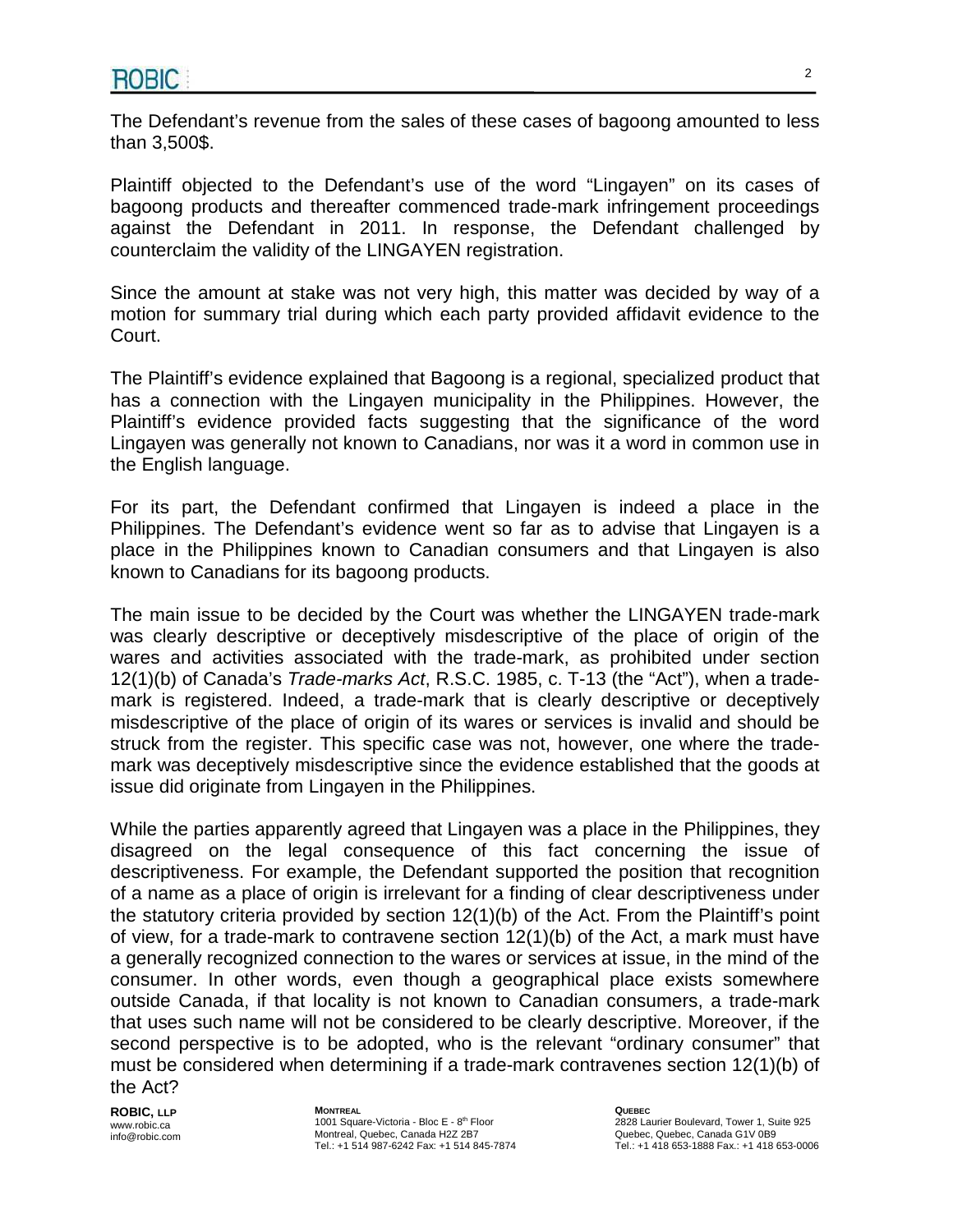In the end, the Court did not have to choose what roadmap to follow since they both indicated the same result, namely that the LINGAYEN registration was invalid because the trade-mark was clearly descriptive of the place of origin of the wares associated therewith, in a way that contravenes section 12(1)(b) of the Act.

The Court did review the authorities on the issue of clear descriptiveness of place of origin. For example, one line of authorities supports the proposition that the trademark must be examined from the point of view of ordinary consumers (Atlantic Promotions Inc v Canada (Registrar of Trade Marks) (1984), 2 CPR (3d) 183 (FCTD); Consorzio del Prosciutto di Parma v Maple Leaf Meats Inc., [2001] 2 FC 536 (TD); affirmed, 2002 FCA 169).

In contrast, the Court in Sociedad Agricola Santa Teresa Ltda v Vina Leyda Ltda, 2007 FC 1301, held that clear description of a place of origin "is not dependent on the knowledge, or lack thereof, of the average Canadian consumer." What is important is the existence of a region under a particular name and the connection between that region and particular goods or services. Under this approach, it is the connection between region and good which is decisive rather than the issue of perception by the Canadian consumer.

However, regardless of what legal reasoning mirrors most closely the words of section 12(1)(b), the Court was of the view that in this specific case, they both provided an inescapable conclusion, namely that the registration for the LINGAYEN trade-mark was invalid. Indeed, there existed an objective connection between the City of Lingayen and the goods originating therefrom. Moreover, even taking into account the perception of the Canadian consumer, the result would be the same because of the identity of the "ordinary consumer" of the wares at issue. This consumer is not any consumer but rather, the average Canadian consumer of the particular goods in question, in other words "those Canadians who are familiar with and typically purchase the ware in question" (paragraph 37 of the Court's reasons). In this case, the evidence revealed that the main purchasers of bagoong in Canada are Canadians of Filipino or South-East Asian origin (paragraph 40 of the Court's reasons). The Court therefore wrote (at paragraph 42): "In conclusion, given that the wares at issue do originate from Lingayen, and that Lingayen, as a region, has a generally recognized connection to fish sauce products from the perspective of the average Canadian consumer of the wares in question, it is clearly descriptive of those products' place of origin. Regardless of which approach is taken to the question of geographic marks – the outcome is the same."

Accordingly, the Court declared the Plaintiff's registration invalid.

As a further finding, the Court noted that the Defendant was not even using the word "Lingayen" as a trade-mark but rather as a way to indicate a characteristic of the bagoong products.

**ROBIC, LLP** www.robic.ca info@robic.com **MONTREAL** 1001 Square-Victoria - Bloc E - 8<sup>th</sup> Floor Montreal, Quebec, Canada H2Z 2B7 Tel.: +1 514 987-6242 Fax: +1 514 845-7874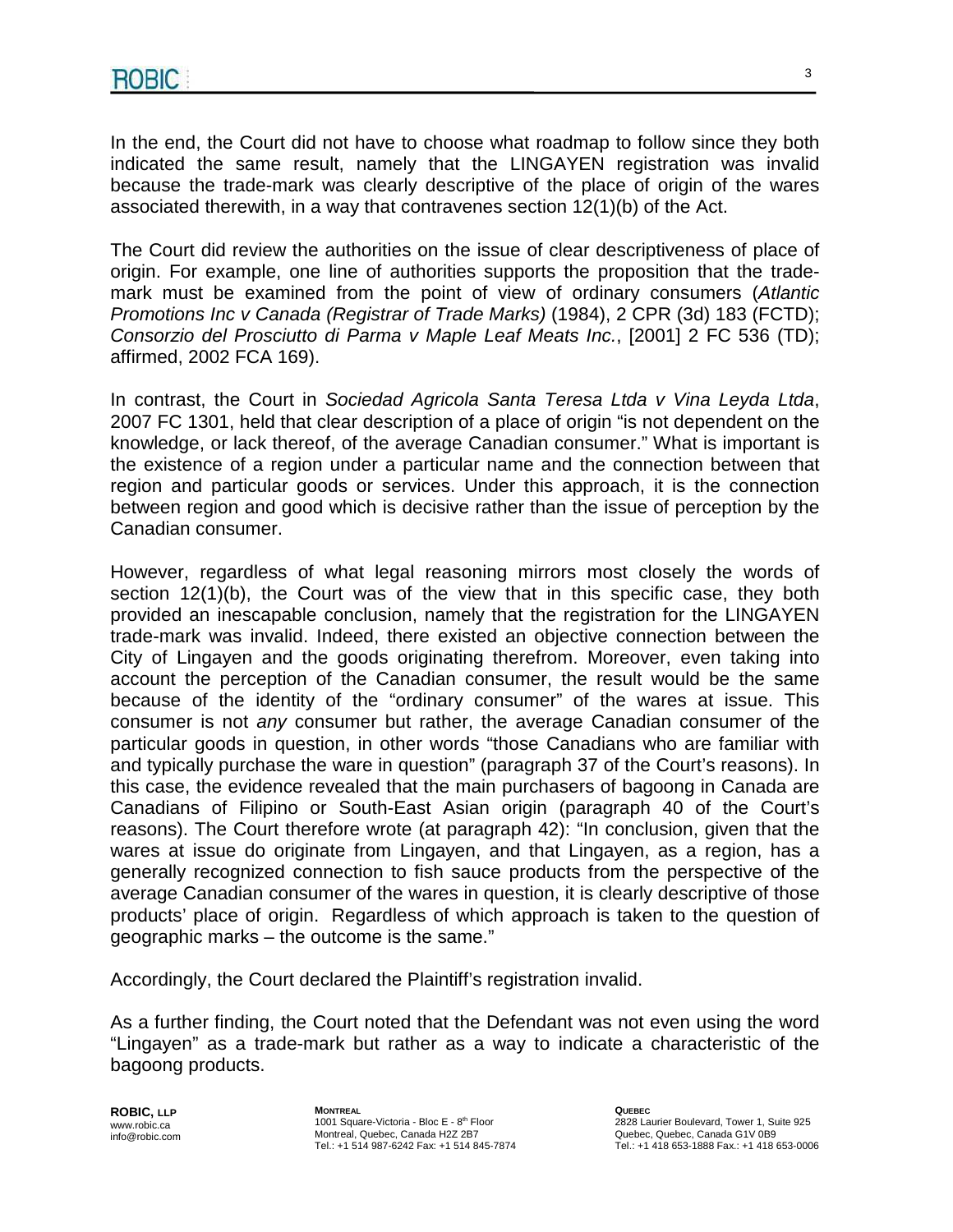This case is instructive for traders who sell in Canada imported products. While the mark they choose to register and link to their goods in Canada might not be a household name for a majority of Canadians, if it is known to that segment of the population that seek out the goods in question as the name of the place of origin of those goods, it is the perception of those consumers that will be relevant in case of a challenge to the validity of the registration of the mark that raises the issue of clear descriptiveness of the mark as it concerns place of origin.



**ROBIC, LLP** www.robic.ca info@robic.com **MONTREAL** 1001 Square-Victoria - Bloc E - 8<sup>th</sup> Floor Montreal, Quebec, Canada H2Z 2B7 Tel.: +1 514 987-6242 Fax: +1 514 845-7874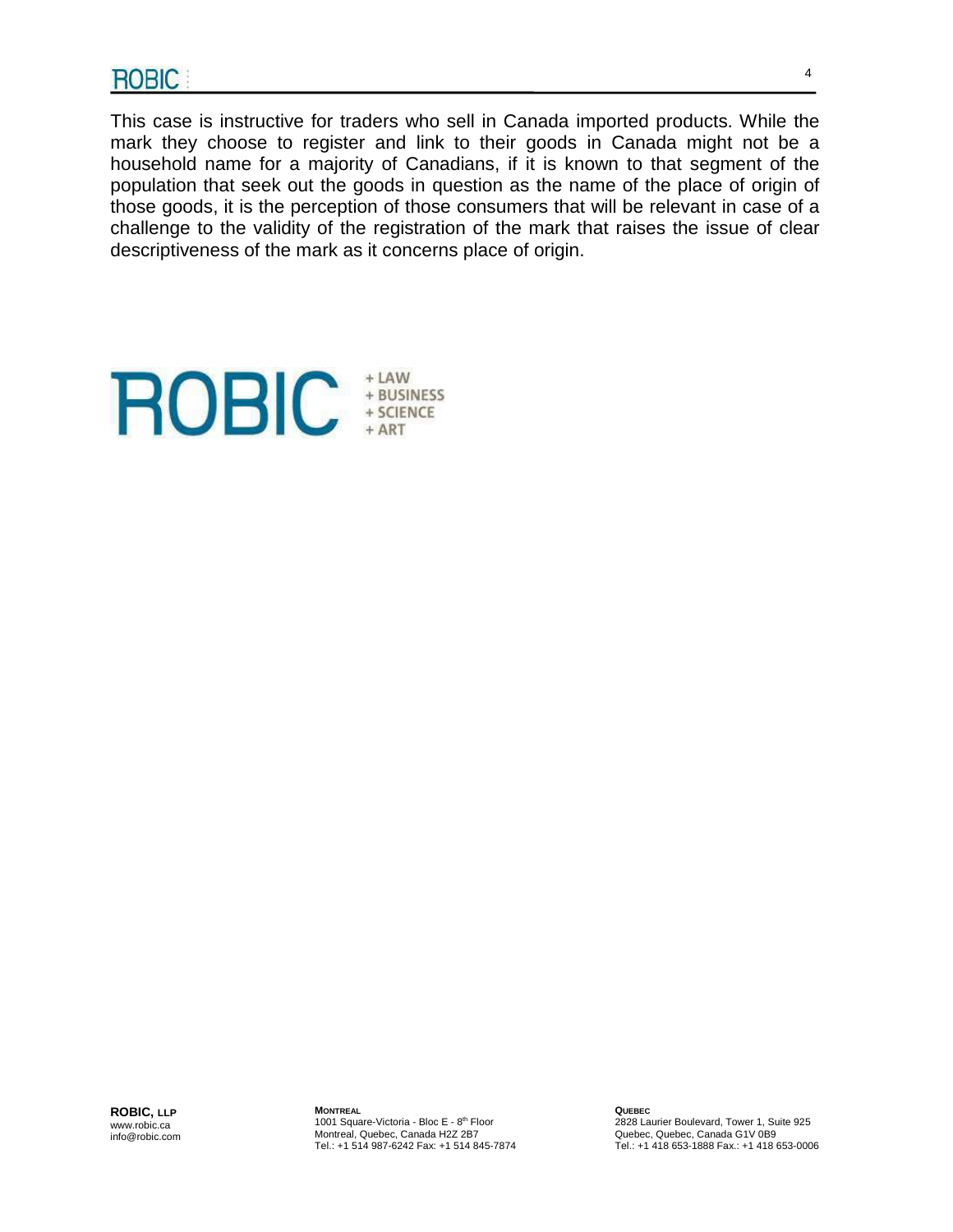**Montreal.**<br>1001 Square-Victoria - Bloc E - 8<sup>th</sup> Floor<br>Montreal, Quebec, Canada H2Z 2B7<br>Tel.: +1 514 987-6242 Fax: +1 514 845-7874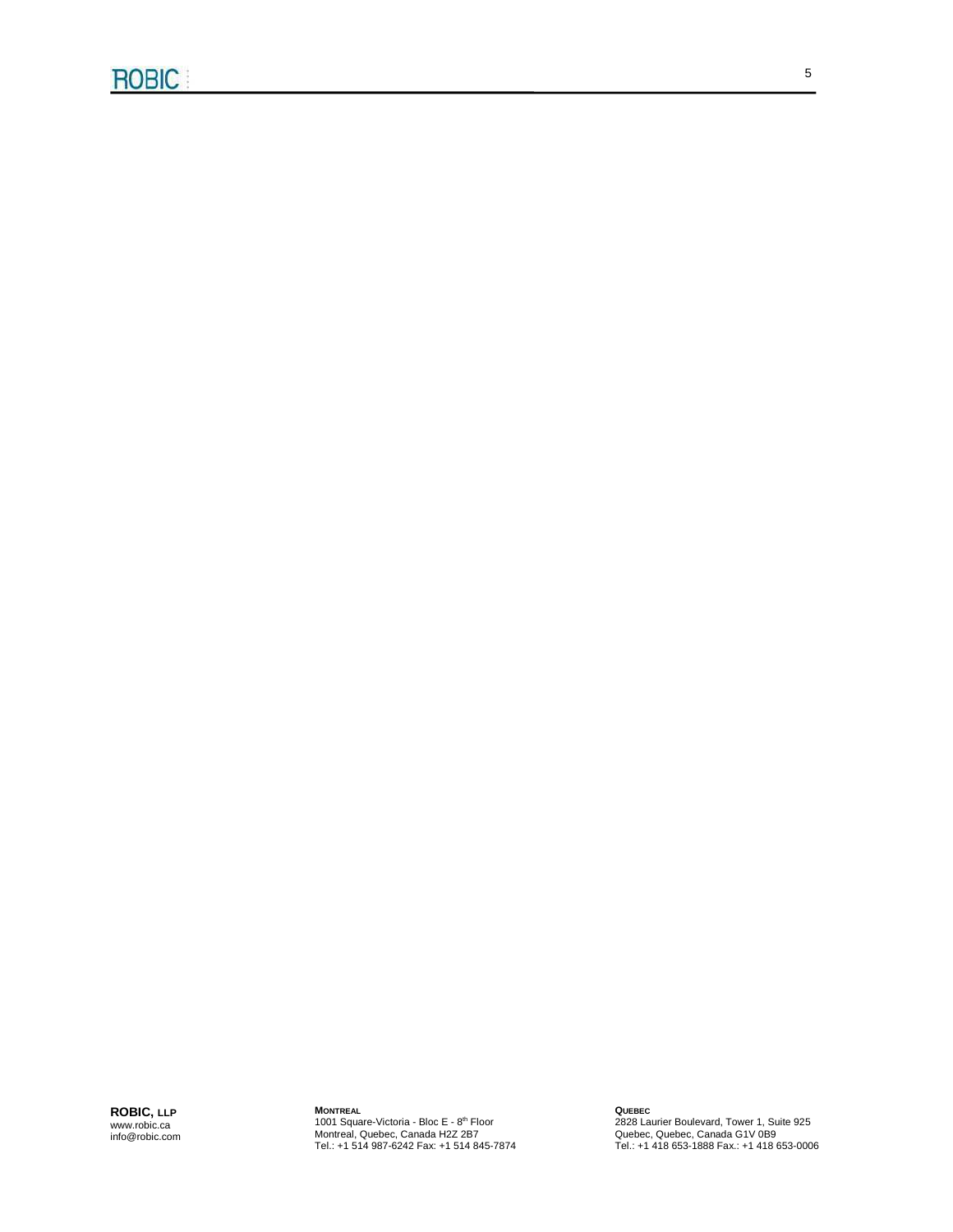**Montreal.**<br>1001 Square-Victoria - Bloc E - 8<sup>th</sup> Floor<br>Montreal, Quebec, Canada H2Z 2B7<br>Tel.: +1 514 987-6242 Fax: +1 514 845-7874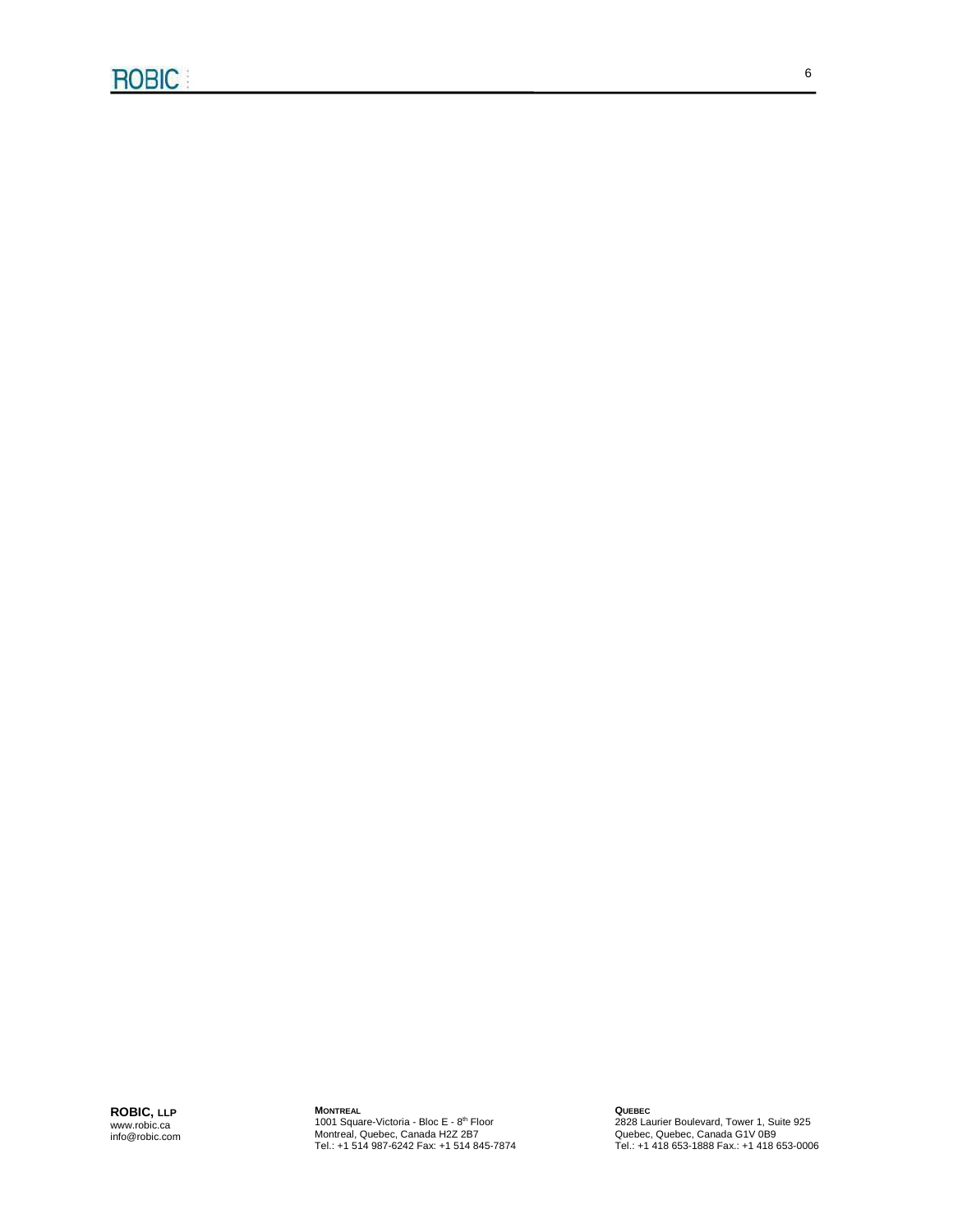**Montreal.**<br>1001 Square-Victoria - Bloc E - 8<sup>th</sup> Floor<br>Montreal, Quebec, Canada H2Z 2B7<br>Tel.: +1 514 987-6242 Fax: +1 514 845-7874